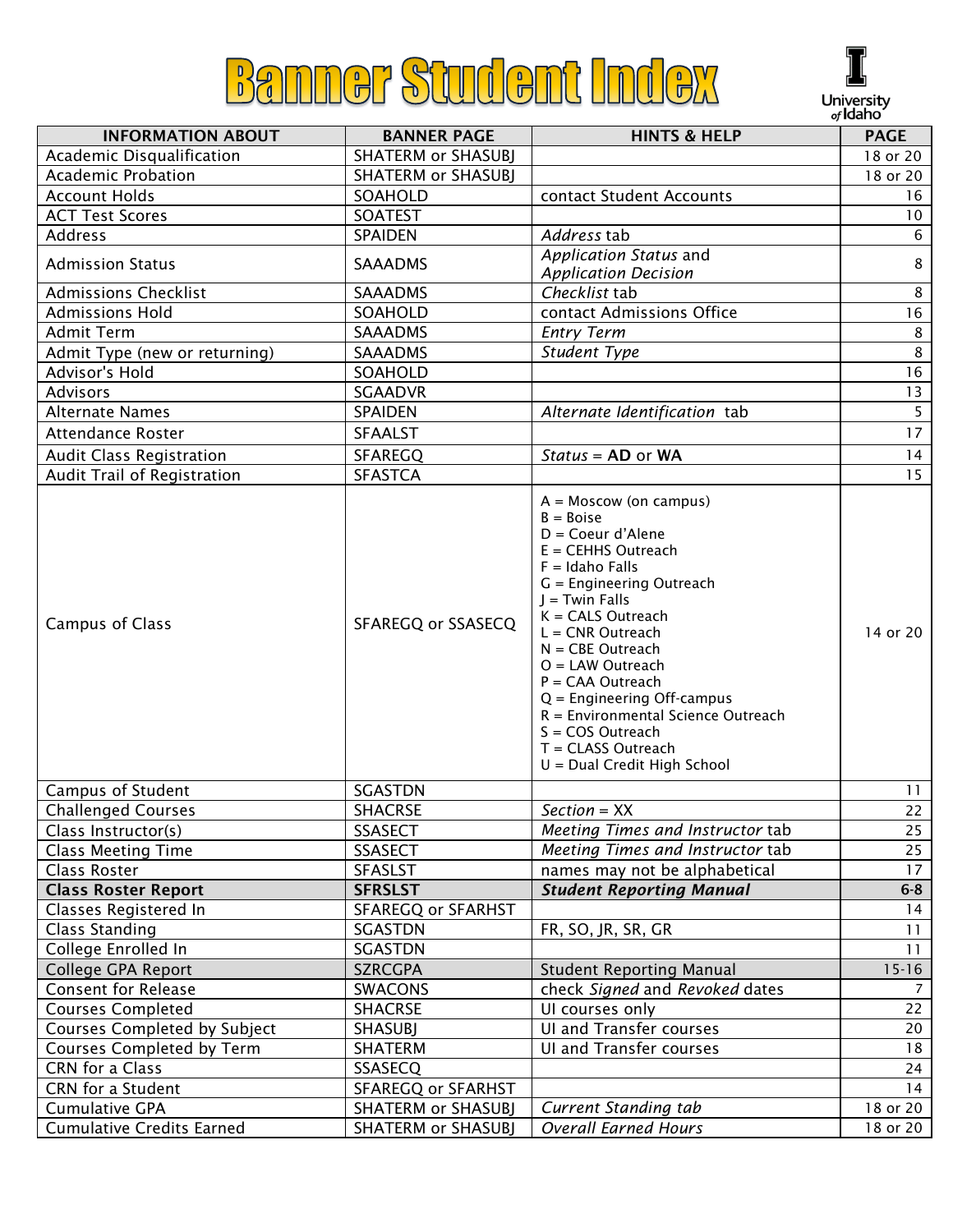## **Banner Student Index**



|                                                  |                                      |                                                            | <i>oj</i> IUdi IU |
|--------------------------------------------------|--------------------------------------|------------------------------------------------------------|-------------------|
| <b>INFORMATION ABOUT</b>                         | <b>BANNER FORM</b>                   | <b>HINTS &amp; HELP</b>                                    | <b>PAGE</b>       |
| Curriculum                                       | <b>SGASTDN</b>                       | Curricula tab                                              | 12                |
| Database (electronic file for report)            | <b>GJIREVO</b>                       | <b>Student Reporting Manual</b>                            | $4 - 5$           |
| Date of Graduation                               | SHADGMQ                              |                                                            | 23                |
| Degree (being sought by student)                 | <b>SGASTDN</b>                       |                                                            | 11                |
| Degree Earned                                    | SHADGMQ                              | Graduation Status = $GR$                                   | 23                |
| Degree(s) Earned<br>from Other Institutions      | SOAPCOL                              | Degree Details                                             | 9                 |
| <b>Disciplinary Holds</b>                        | SOAHOLD                              | contact Dean of Students                                   | 16                |
| Disqualification                                 | <b>SHATERM or SHASUBJ</b>            | Academic Standing                                          | 18 or 20          |
| <b>Earned Credits</b>                            | <b>SHATERM or SHASUBJ</b>            | <b>Overall Earned Hours</b>                                | 18 or 20          |
| <b>EMail Address</b>                             | SPAIDEN                              | E-Mail tab                                                 | 6                 |
| <b>Enrollment Data for Section</b>               | <b>SSASECT</b>                       | Section Enrollment Information tab                         | 25                |
| <b>Faculty Teaching Schedule</b>                 | SIAASGQ                              | use specific Term                                          | 29                |
| <b>FERPA</b>                                     |                                      |                                                            | 3                 |
| <b>Final Grades for Course</b>                   | <b>SFASLST or SFAALST</b>            |                                                            | 17                |
| <b>Final Grades for Students</b>                 | SHATERM, SHASUBJ,<br>or SHACRSE      |                                                            | 19, 21, 22        |
| <b>General Report Processing</b>                 | <b>GJAPCTL</b>                       | <b>Student Reporting Manual</b>                            | 3                 |
| Grade Point Average (High School)                | <b>SOAHSCH</b>                       |                                                            | 9                 |
| Grade Point Average (Prior Colleges)             | SOAPCOL                              |                                                            | 9                 |
| Grade Point Average (UI)                         | <b>SHATERM or SHASUBJ</b>            | Institution GPA is official                                | 18 or 20          |
| Grade Point Average (by Subject)                 | <b>SHASUBJ</b>                       |                                                            | 21                |
| <b>Grading Mode of Section</b>                   | <b>SSASECT</b>                       | if field blank, defaults at course level                   | 24                |
| <b>Graduation Date</b>                           | SHADGMQ                              |                                                            | 23                |
|                                                  |                                      |                                                            |                   |
|                                                  |                                      |                                                            |                   |
| <b>Graduation List Report</b>                    | <b>SZRGRAD</b>                       | <b>Student Reporting Manual</b>                            | $17 - 18$         |
| <b>GRE Scores</b>                                | <b>SOATEST</b>                       |                                                            | 10                |
| High School                                      | <b>SOAHSCH</b>                       |                                                            | 9                 |
| Holds                                            | SOAHOLD                              |                                                            | 16                |
| Institution GPA (UI)                             | <b>SHATERM or SHASUBJ</b>            |                                                            | 18 or 20          |
| Instructor(s) of Class                           | <b>SSASECT</b>                       | Meeting Times and Instructor tab                           | 25                |
| Level of Course (UI)                             | <b>SHACRSE</b>                       |                                                            | 22                |
| Level of Student (UG, GR, ND, LA, WA)            | <b>SGASTDN</b>                       |                                                            | 11                |
| <b>List of Students by Advisor Report</b>        | <b>SWRSLIS</b>                       | <b>Student Reporting Manual</b>                            | $13-14$           |
| List of Students in Dept/Major<br><b>Report</b>  | <b>SWRSLIS</b>                       | <b>Student Reporting Manual</b>                            | $13-14$           |
| Loan Holds                                       | SOAHOLD                              | contact Student Loans Office                               | 16                |
| Major                                            | <b>SGASTDN</b>                       | Curricula tab                                              | 12                |
|                                                  | <b>SFASLST</b>                       |                                                            | 17                |
| Midterm Grades (by course)                       |                                      |                                                            |                   |
| Midterm Grades (by student)                      | <b>SFARHST</b>                       |                                                            | 14                |
| Minor                                            | <b>SGASTDN</b>                       | Curricula tab                                              | 12                |
| Name<br><b>Overall GPA</b>                       | SPAIDEN<br><b>SHATERM or SHASUBJ</b> | unofficial, informational only<br>includes transfer credit | 5<br>18 or 20     |
| Paper Transcript Hold/Warning (PP)               | SOAHOLD                              | entire transcript not in Banner                            | 16                |
|                                                  |                                      |                                                            |                   |
| Pass/Fail Grading Mode (course)                  | <b>SSASECT</b>                       | Grade Mode = $P$                                           | 24                |
| Phone Number                                     | SPAIDEN                              |                                                            | 6                 |
| <b>Predictor Test Scores</b><br>Prefix with Name | SOATEST<br>SPAIDEN                   | used as registration prerequisites                         | 10<br>5           |